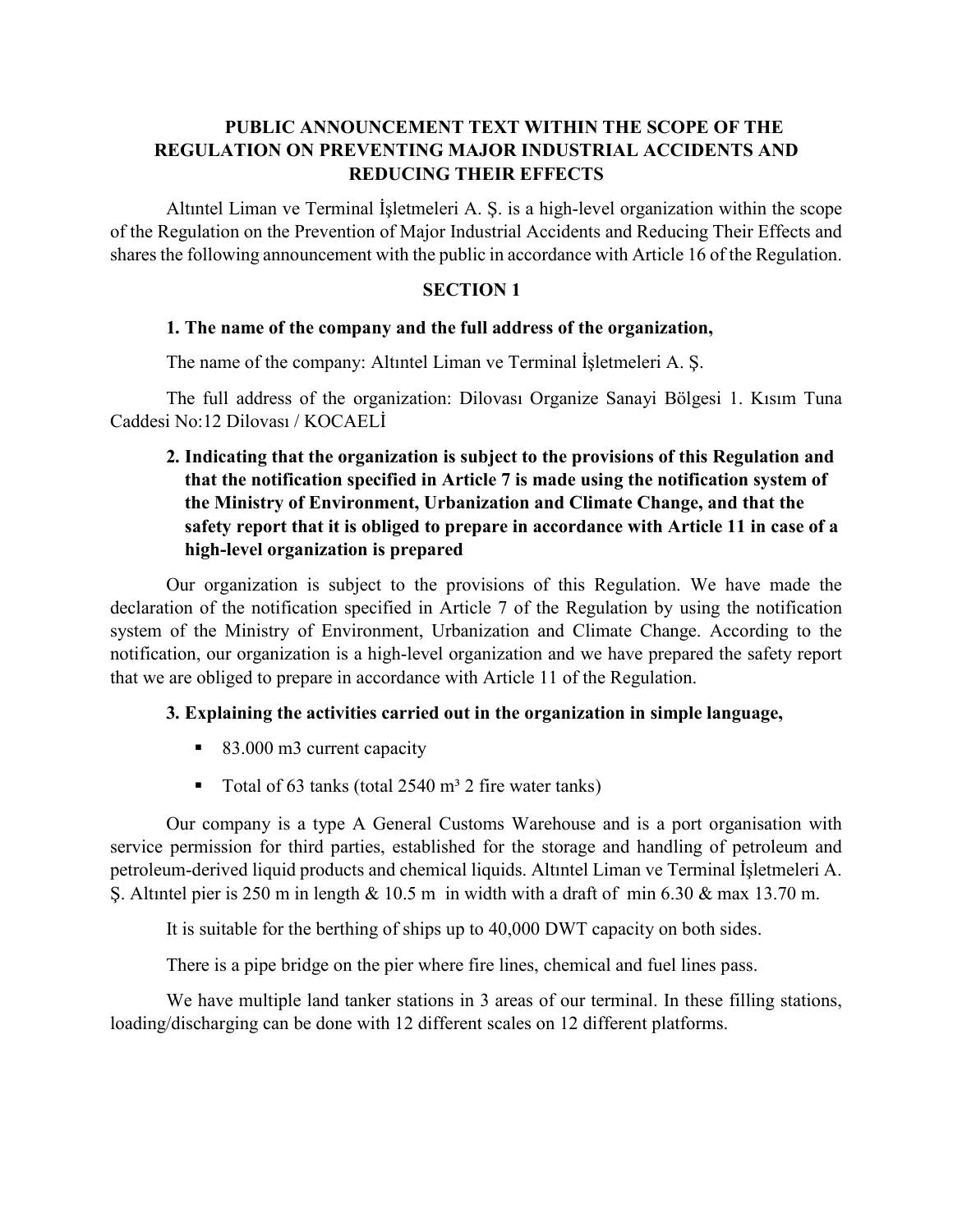All of our electrical equipment in the filling stations is designed as Ex-Proof for safety reasons.

Antistatic shoes and equipment are used as a safety-enhancing measure during filling and discharging operations.

# **4. Known names of the substances specified in Annex-1 Sections 1 and 2 that may cause a major accident and simple explanations of the basic hazardous properties of these substances,**

There are Ethanol, Isopropanol, n-butanol, Styrene, Vinyl Acetate, Toluene, N-hexane, N-Butyl Acetate, Ethyl Acrylate, N-Butyl Acrylate, Ethyl Acetate, Xylene, Fuel Oil, Diesel Fuel, which may cause a major accident in the organisation. The main hazard characteristics of these substances are that they are flammable, toxic and harmful to the aquatic environment.

#### **5. Information on what to do in the event of a major accident,**

In the event of a major accident in the organisation, a response will be carried out within the scope of the Internal Emergency Plan prepared in accordance with "the Communiqué on Internal Emergency Plans to be Applied in Major Industrial Accidents. In case the Internal Emergency Plan is insufficient for the response, the provincial disaster and emergency directorate will be notified, and response activities will be carried out in accordance with the provincial disaster response plan under the coordination of the provincial disaster and emergency directorate.

# **SECTION**

#### **2**

**1. Brief information on the scenarios of major accidents that may occur in the organisation and the measures to control them, and general information on major accident hazards, including their potential effects on human health and the environment,**

68 (sixty-eight) major accident scenarios have been studied within the scope of Article 6 of "the Communiqué on Major Industrial Accidents Document to be Prepared" in the organisation. Scenarios were studied for tanks with tag numbers of TK-02, 03, 04, 05, 06, 07, 08, 09, 21, 22, 23, 24, 54, 55, 61, 62, 63, 64, 65, 66, 67, 701, 702, 703, 704, 705, 706, 707, 708, 709, 801, 802, 806, 807,54,55.

All kinds of preventive and restrictive safety measures have been taken for all scenarios of major accidents. Within the scope of these measures, Process Design, Basic Process Control Systems, Process Alarms, Physical Protections (tank pool, relief equipment), Fire Extinguisher, Flame Detection and Gas Detection systems were used concerning the control of major accidents.

Thanks to the preventive measures and restrictive measures in these equipment and areas in the organisation, the frequency of occurrence of the large industrial accident scenario is lower than 1x10-4/year, which is given as the limit value of the large industrial accident frequency in the 9th article of the Regulation.